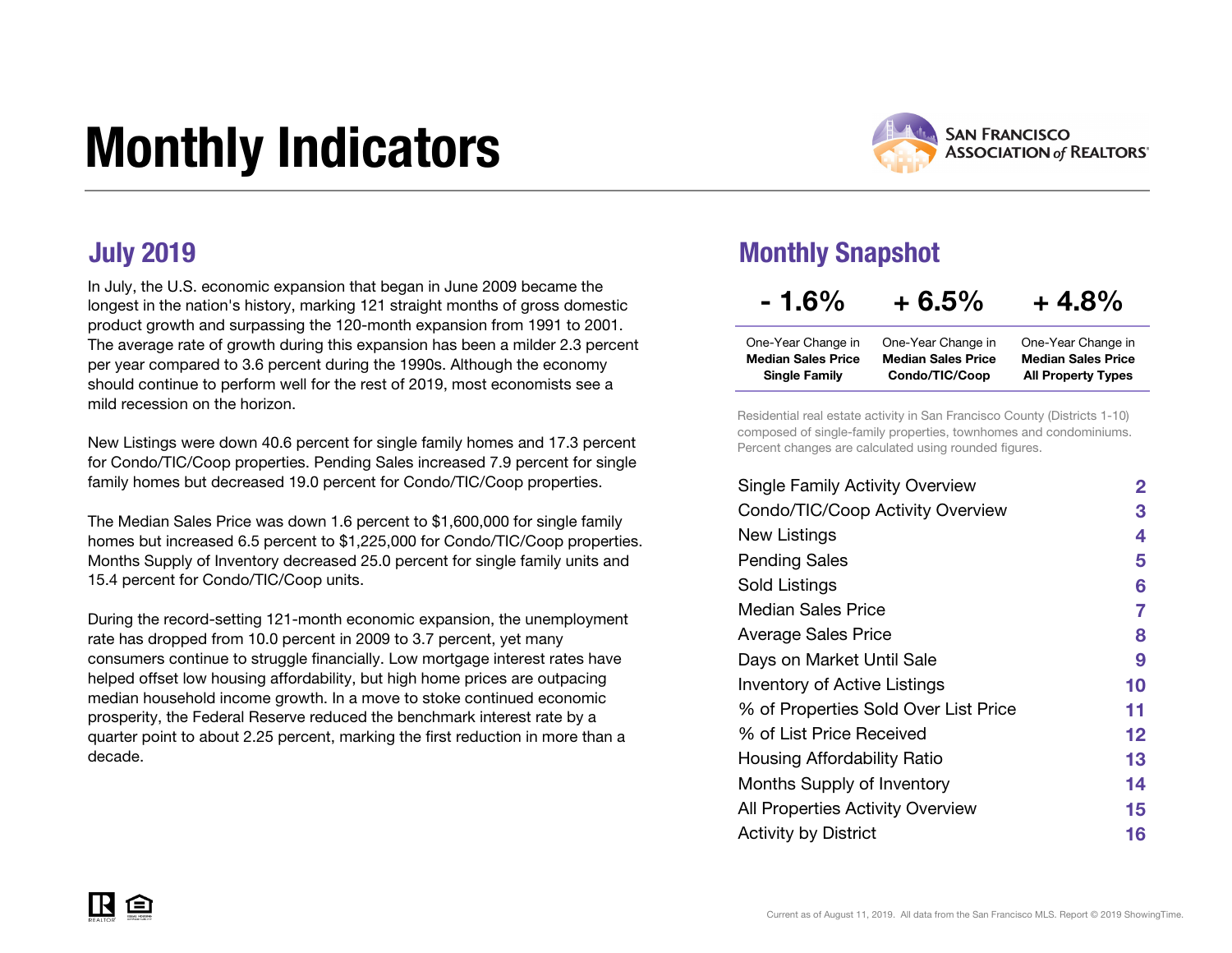## Single Family Activity Overview

Key metrics by report month and for year-to-date (YTD) starting from the first of the year.



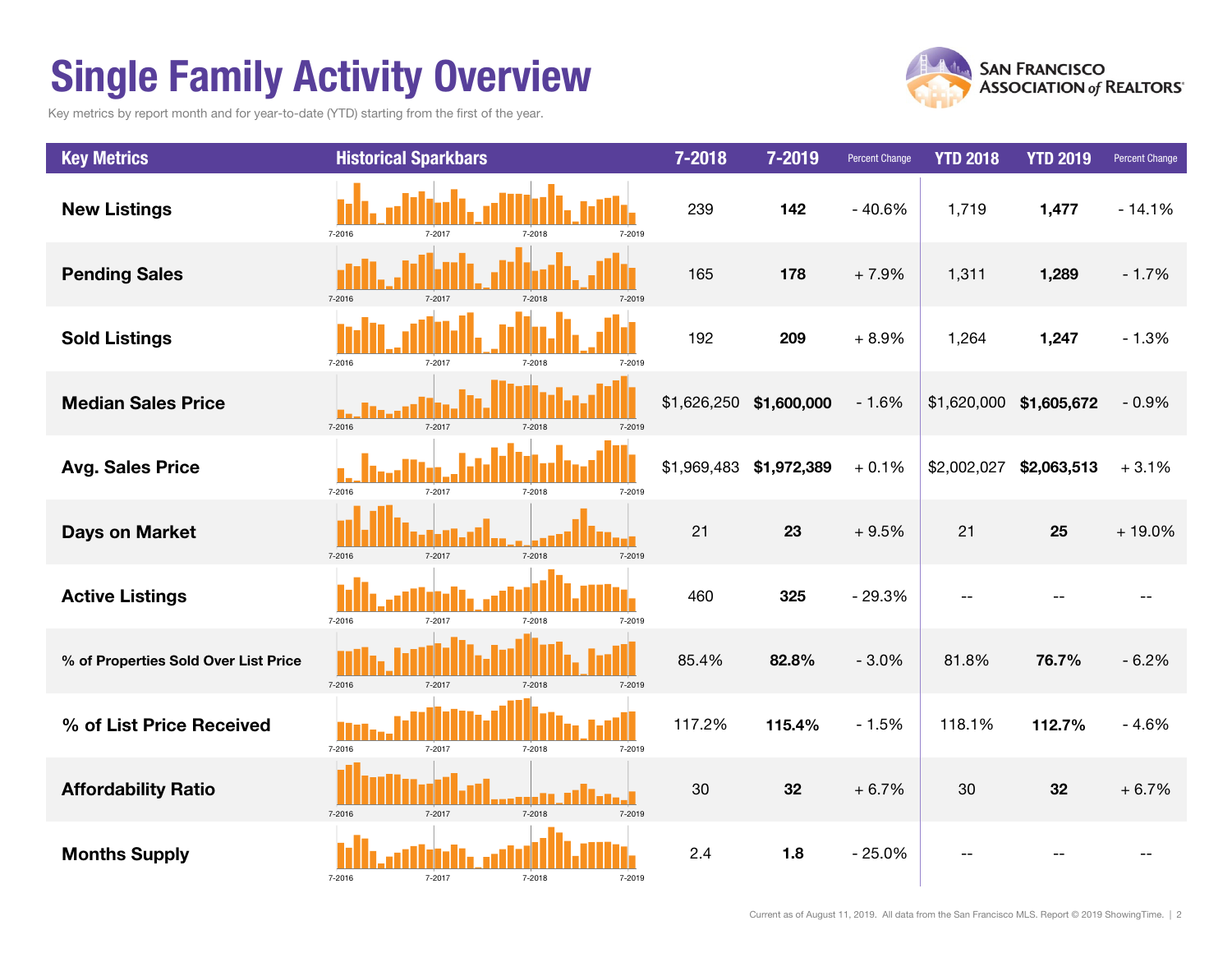## Condo/TIC/Coop Activity Overview

Key metrics by report month and for year-to-date (YTD) starting from the first of the year.



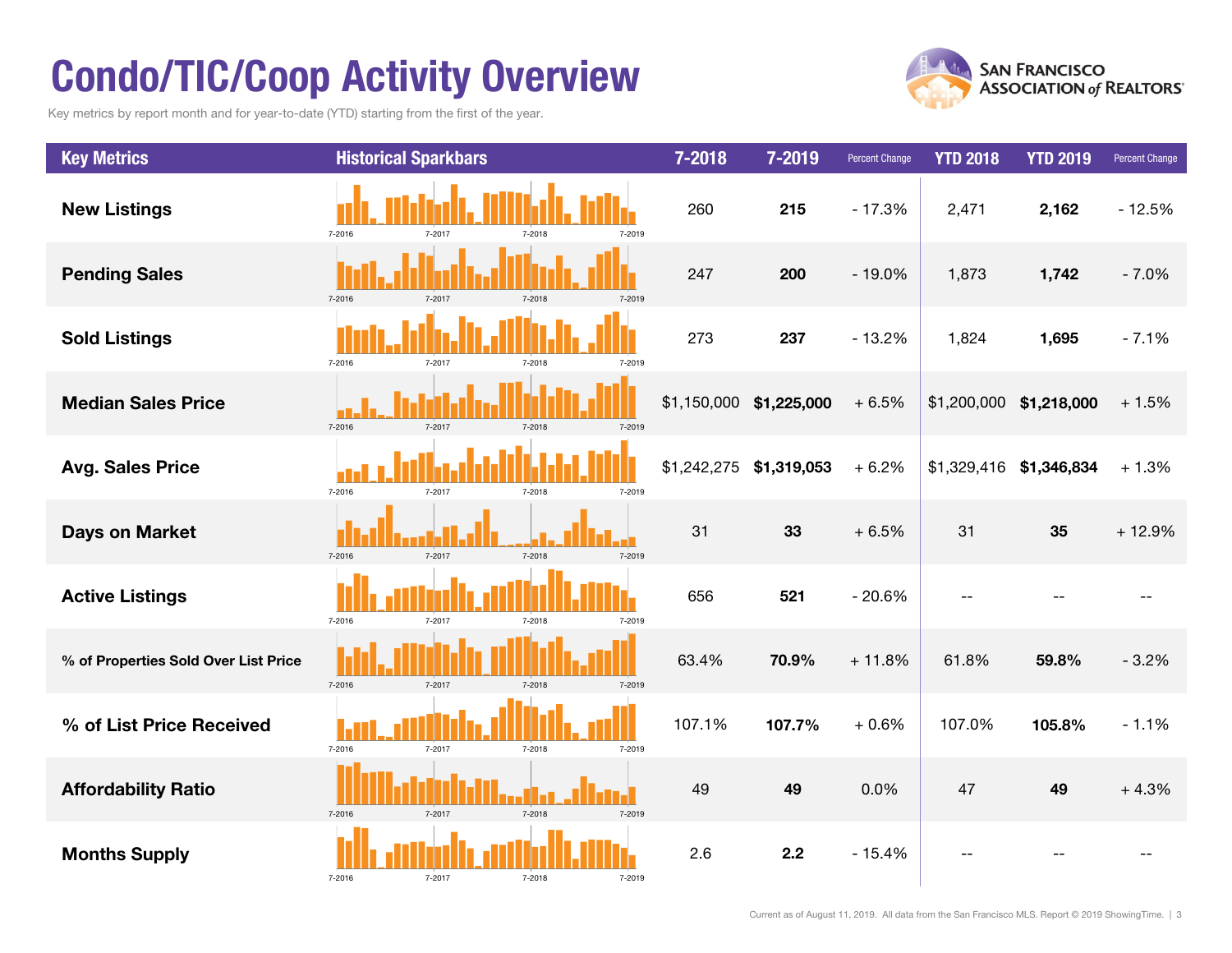### New Listings

A count of the properties that have been newly listed on the market in a given month.





| <b>New Listings</b> | Single<br>Family | Year-Over-Year<br>Change | Condo/TIC/<br>Coop | Year-Over-Year<br>Change |
|---------------------|------------------|--------------------------|--------------------|--------------------------|
| Aug-2018            | 249              | $+16.4%$                 | 311                | $+6.1%$                  |
| Sep-2018            | 338              | +12.3%                   | 452                | $+3.0\%$                 |
| Oct-2018            | 258              | $+7.9%$                  | 341                | +3.6%                    |
| Nov-2018            | 158              | $+9.0\%$                 | 196                | -6.2%                    |
| Dec-2018            | 82               | $+5.1%$                  | 122                | $-5.4%$                  |
| Jan-2019            | 221              | $+17.6%$                 | 350                | $-5.1%$                  |
| Feb-2019            | 185              | $-11.1%$                 | 301                | $-15.7%$                 |
| Mar-2019            | 234              | $-15.8%$                 | 342                | $-9.8\%$                 |
| Apr-2019            | 243              | $-10.3%$                 | 365                | $-3.4%$                  |
| May-2019            | 257              | $-5.2\%$                 | 342                | -7.6%                    |
| Jun-2019            | 195              | $-26.1%$                 | 247                | $-31.0%$                 |
| <b>Jul-2019</b>     | 142              | $-40.6\%$                | 215                | -17.3%                   |
| 12-Month Avg        | 214              | $-5.0\%$                 | 299                | $-7.4\%$                 |

#### Historical New Listings by Month

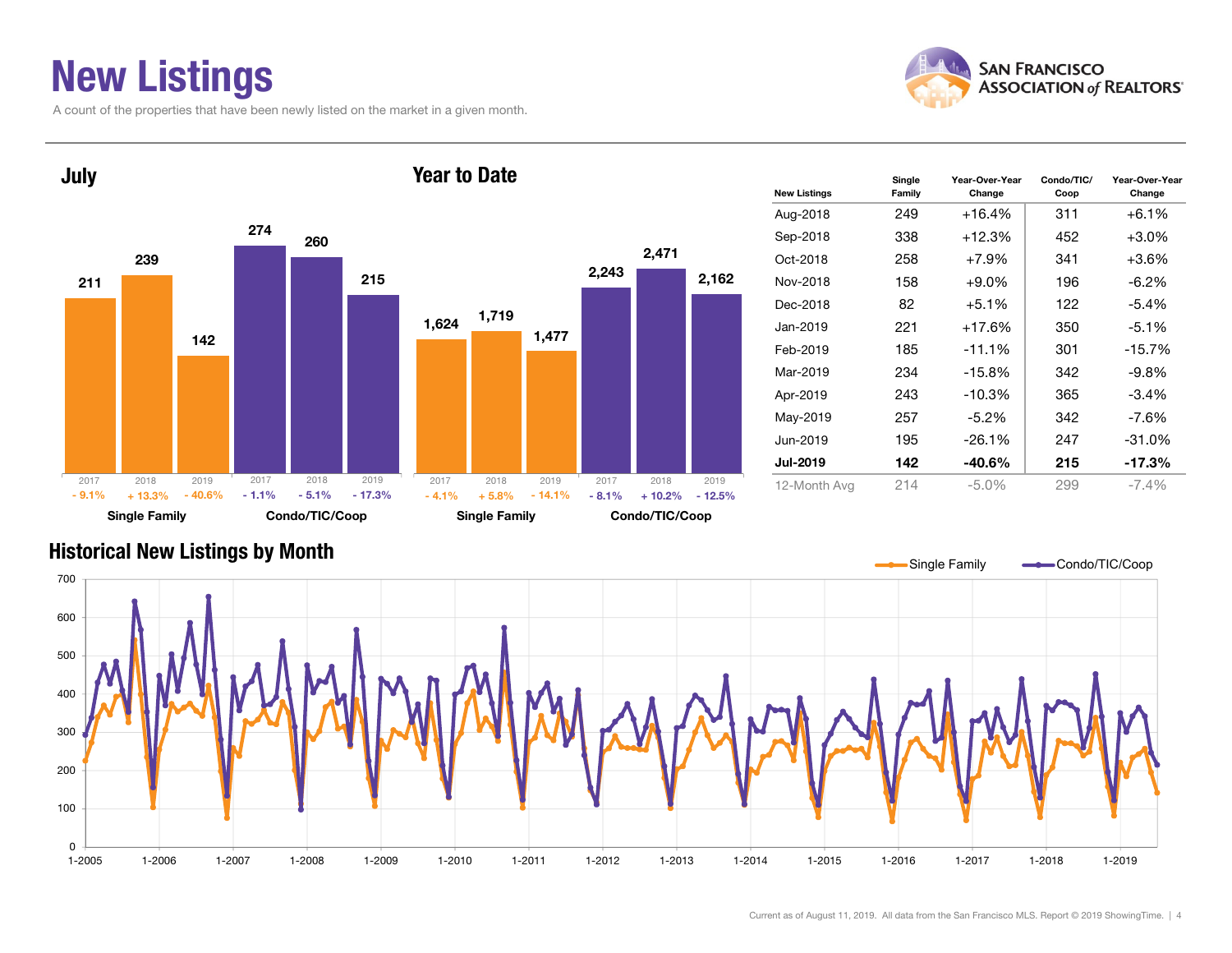### Pending Sales

A count of the properties on which offers have been accepted in a given month.





#### Historical Pending Sales by Month

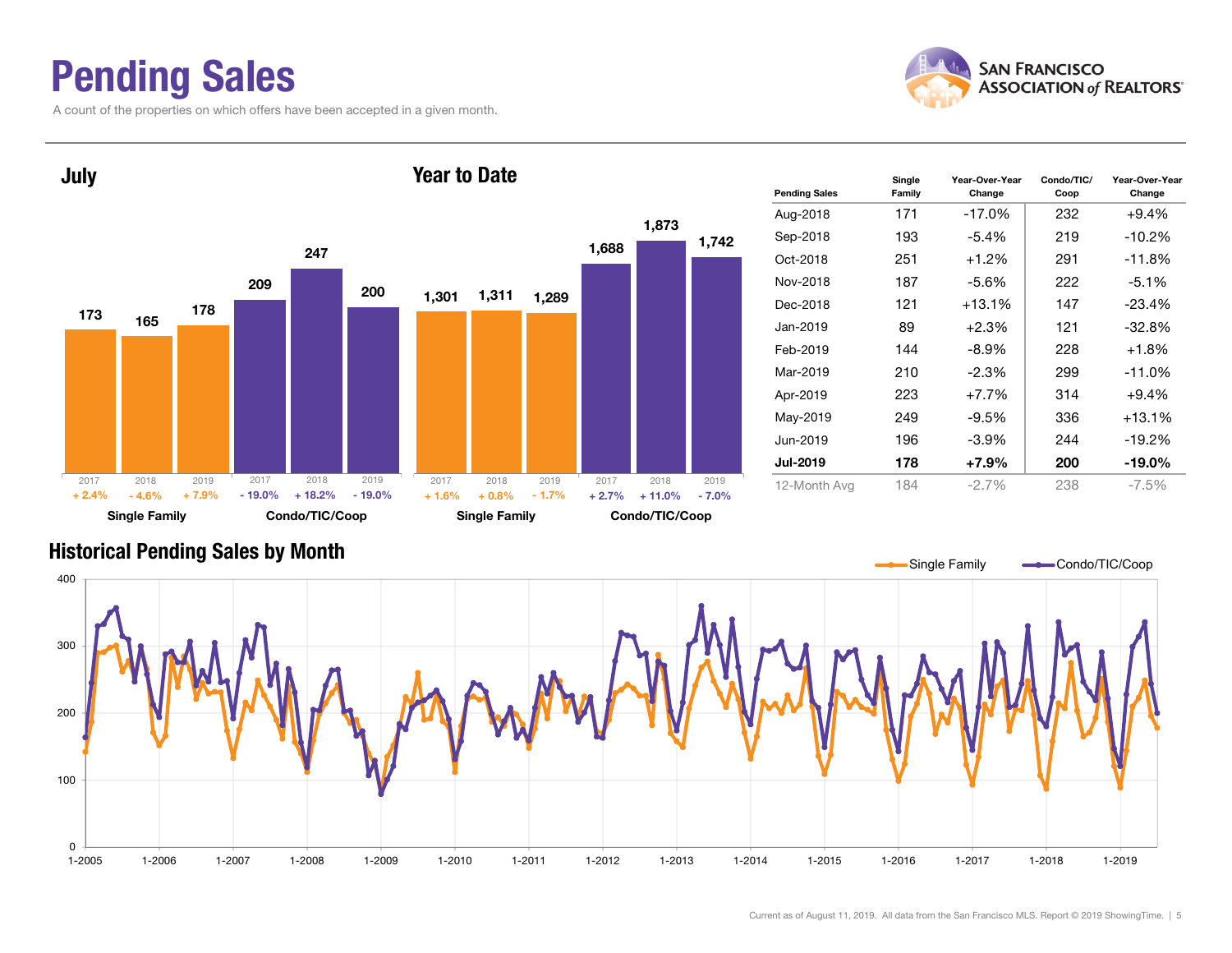### Sold Listings

A count of the actual sales that closed in a given month.



Change



#### Historical Sold Listings by Month

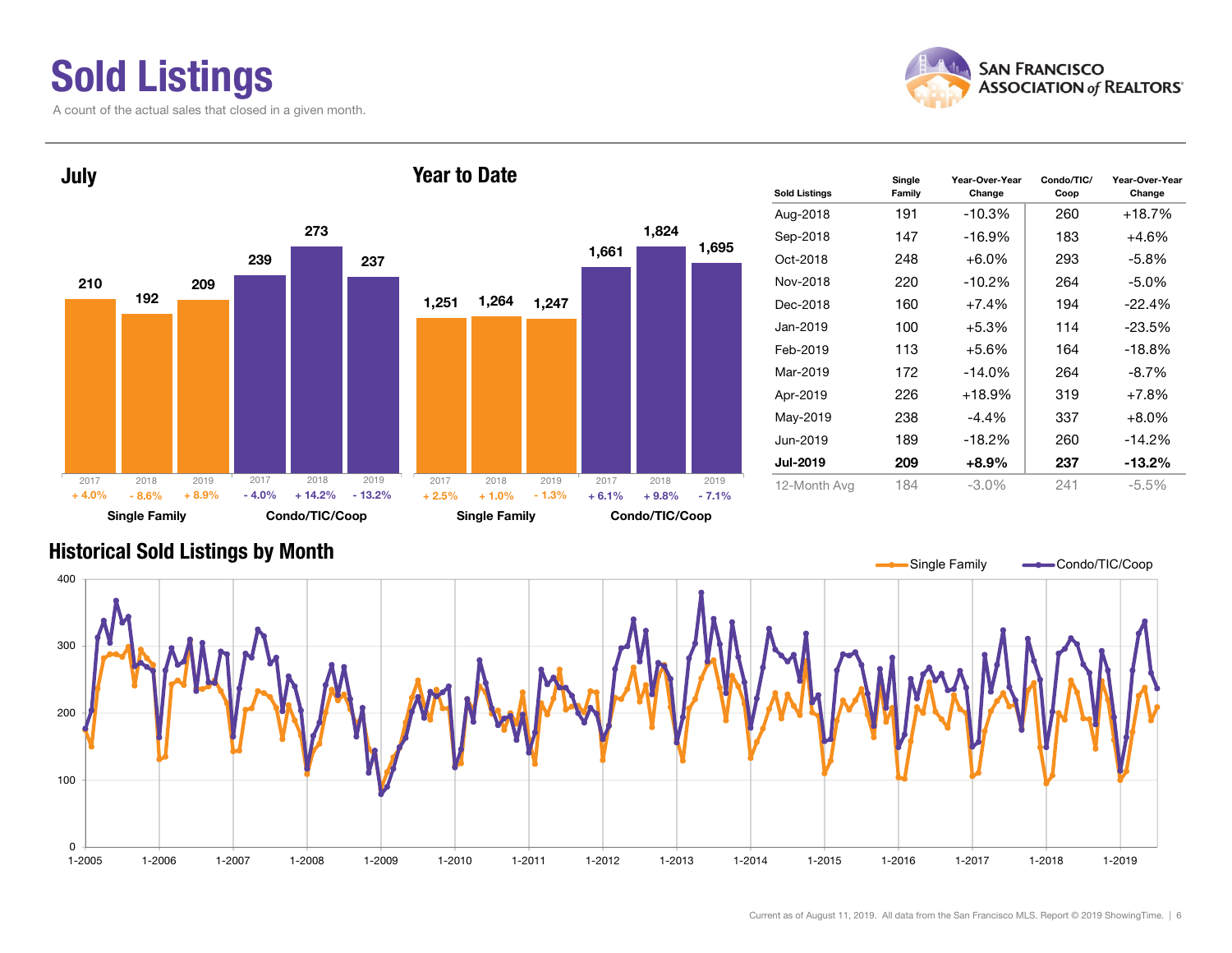### Median Sales Price

July

Point at which half of the sales sold for more and half sold for less, not accounting for seller concessions, in a given month.

Year to Date





| <b>Median Sales Price</b> | Single<br>Family | Year-Over-Year<br>Change | Condo/TIC/<br>Coop | Year-Over-Year<br>Change |
|---------------------------|------------------|--------------------------|--------------------|--------------------------|
| Aug-2018                  | \$1,538,000      | $+11.9%$                 | \$1,234,400        | $+5.1%$                  |
| Sep-2018                  | \$1,500,000      | $+13.6\%$                | \$1,150,000        | $+5.0%$                  |
| Oct-2018                  | \$1,600,000      | $+1.6%$                  | \$1,215,000        | $+6.6%$                  |
| Nov-2018                  | \$1,427,500      | $-4.5%$                  | \$1,193,625        | $-3.5%$                  |
| Dec-2018                  | \$1,492,500      | $+2.9\%$                 | \$1,170,000        | $+4.5%$                  |
| Jan-2019                  | \$1,389,000      | $+4.4%$                  | \$1,040,000        | $-5.5%$                  |
| Feb-2019                  | \$1,500,000      | $-11.8%$                 | \$1,130,000        | $+4.1%$                  |
| Mar-2019                  | \$1,650,000      | $-2.2\%$                 | \$1,247,500        | $-0.2\%$                 |
| Apr-2019                  | \$1,612,500      | $-2.2\%$                 | \$1,225,000        | $-2.0\%$                 |
| May-2019                  | \$1,690,000      | +4.4%                    | \$1,245,000        | $-1.0\%$                 |
| Jun-2019                  | \$1,750,000      | $+7.7%$                  | \$1,300,000        | +11.1%                   |
| <b>Jul-2019</b>           | \$1,600,000      | -1.6%                    | \$1,225,000        | $+6.5%$                  |
| 12-Month Avg*             | \$1,575,000      | +1.9%                    | \$1,205,000        | $+2.1%$                  |

\* Median Sales Price for all properties from August 2018 through July 2019. This is not the average of the individual figures above.



#### Historical Median Sales Price by Month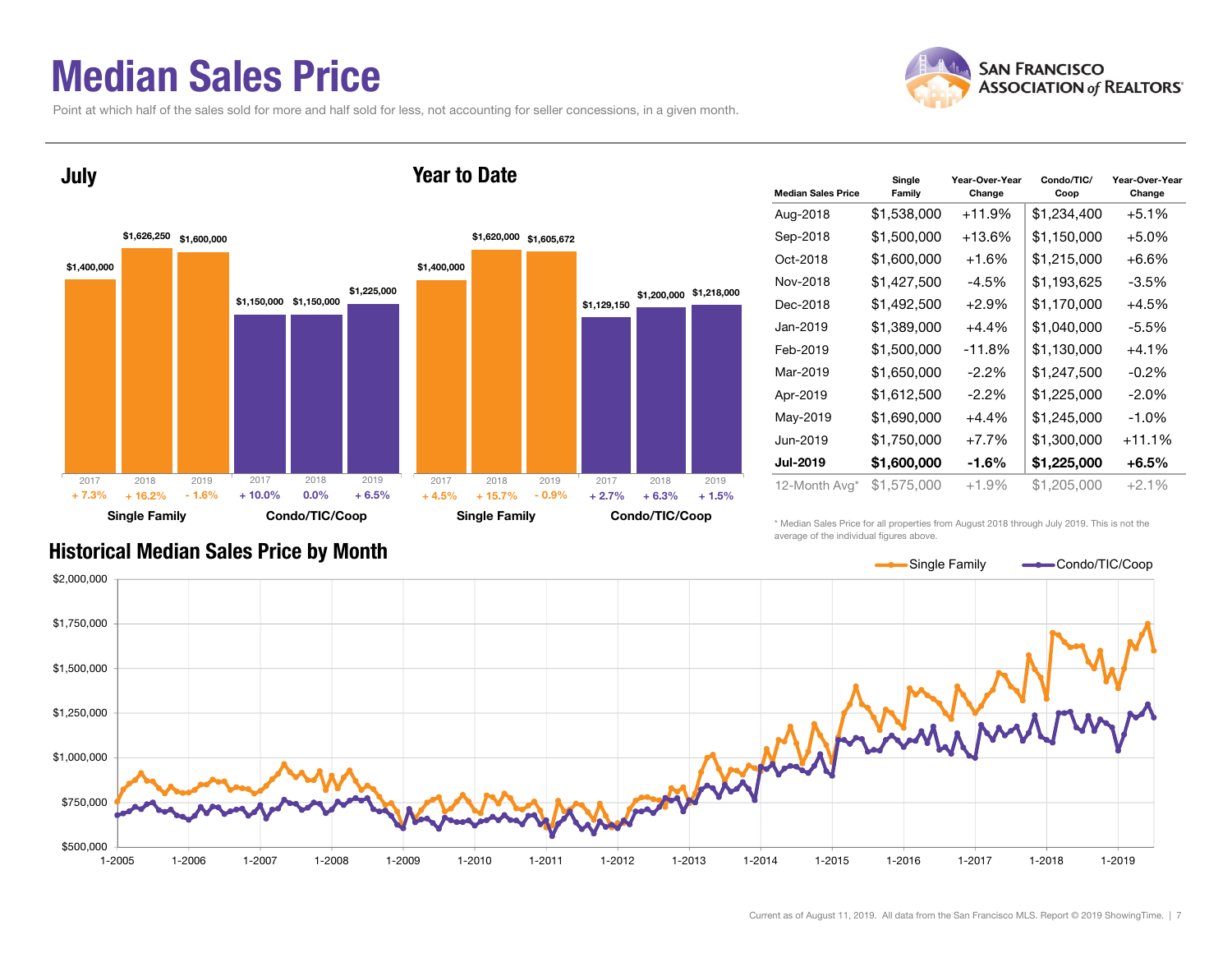### Average Sales Price

Average sales price for all closed sales, not accounting for seller concessions, in a given month.





| Avg. Sales Price | Single<br>Family | Year-Over-Year<br>Change | Condo/TIC/<br>Coop | Year-Over-Year<br>Change |
|------------------|------------------|--------------------------|--------------------|--------------------------|
| Aug-2018         | \$1,812,344      | $+16.2%$                 | \$1,347,161        | $+6.1%$                  |
| Sep-2018         | \$1,818,786      | $+12.9%$                 | \$1,255,936        | $+3.2\%$                 |
| Oct-2018         | \$2,152,125      | $+7.5%$                  | \$1,343,310        | $+5.3%$                  |
| Nov-2018         | \$1,864,335      | $+6.2%$                  | \$1,263,347        | -8.9%                    |
| Dec-2018         | \$1,786,072      | -6.4%                    | \$1,329,973        | $+5.2\%$                 |
| Jan-2019         | \$1,751,963      | $-2.0%$                  | \$1,177,310        | $-10.9%$                 |
| Feb-2019         | \$1,871,058      | $-11.2%$                 | \$1,363,140        | $+7.8%$                  |
| Mar-2019         | \$2,046,399      | $+5.0%$                  | \$1,338,592        | $-2.4%$                  |
| Apr-2019         | \$2,235,456      | +2.3%                    | \$1,363,254        | $+2.1%$                  |
| May-2019         | \$2,145,231      | $+6.2\%$                 | \$1,335,560        | -4.5%                    |
| Jun-2019         | \$2,151,257      | $+10.7%$                 | \$1,439,034        | $+7.6%$                  |
| <b>Jul-2019</b>  | \$1,972,389      | $+0.1%$                  | \$1,319,053        | $+6.2\%$                 |
| 12-Month Avg*    | \$1,995,650      | $+5.2%$                  | \$1,331,987        | $+1.4%$                  |

#### Historical Average Sales Price by Month

\* Avg. Sales Price for all properties from August 2018 through July 2019. This is not the average of the individual figures above.

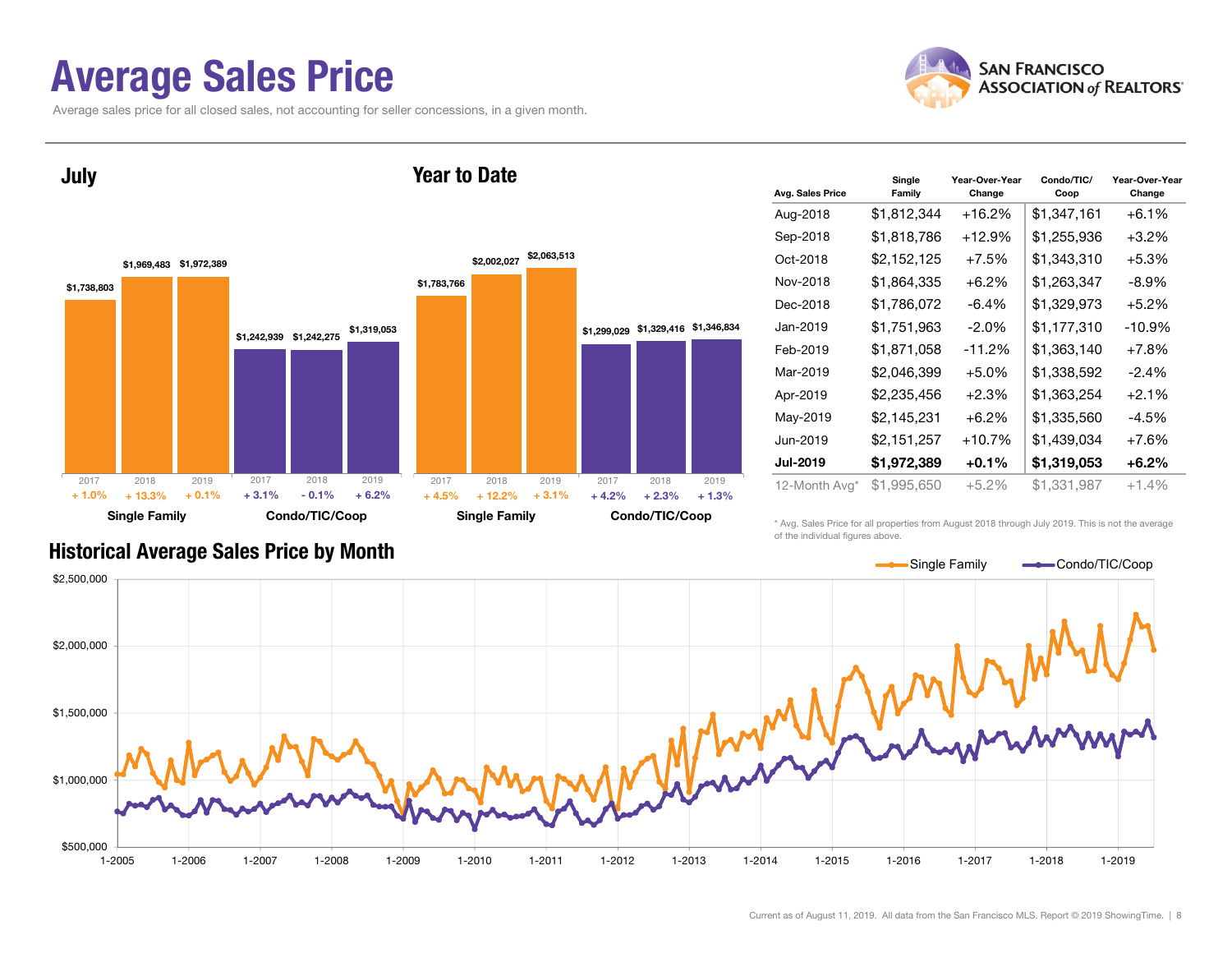### Days on Market Until Sale

Average number of days between when a property is listed and when an offer is accepted in a given month.





| Days on Market  | Single<br>Family | Year-Over-Year<br>Change | Condo/TIC/<br>Coop | Year-Over-Year<br>Change |
|-----------------|------------------|--------------------------|--------------------|--------------------------|
| Aug-2018        | 22               | $-18.5%$                 | 36                 | $-12.2%$                 |
| Sep-2018        | 24               | $-14.3%$                 | 30                 | $-28.6%$                 |
| Oct-2018        | 24               | $+9.1%$                  | 27                 | $-12.9%$                 |
| Nov-2018        | 26               | $0.0\%$                  | 38                 | $+8.6%$                  |
| Dec-2018        | 33               | $+17.9%$                 | 44                 | $-2.2\%$                 |
| Jan-2019        | 39               | $+18.2%$                 | 55                 | $0.0\%$                  |
| Feb-2019        | 29               | $+31.8%$                 | 40                 | $+8.1%$                  |
| Mar-2019        | 26               | $+18.2%$                 | 35                 | $+34.6%$                 |
| Apr-2019        | 26               | $+44.4\%$                | 38                 | $+46.2%$                 |
| May-2019        | 22               | $+10.0\%$                | 29                 | $+7.4%$                  |
| Jun-2019        | 22               | $+22.2%$                 | 31                 | $+14.8%$                 |
| <b>Jul-2019</b> | 23               | +9.5%                    | 33                 | $+6.5%$                  |
| 12-Month Avg*   | 25               | $+10.1%$                 | 35                 | $+3.6%$                  |

Historical Days on Market Until Sale by Month

\* Days on Market for all properties from August 2018 through July 2019. This is not the average of the individual figures above.

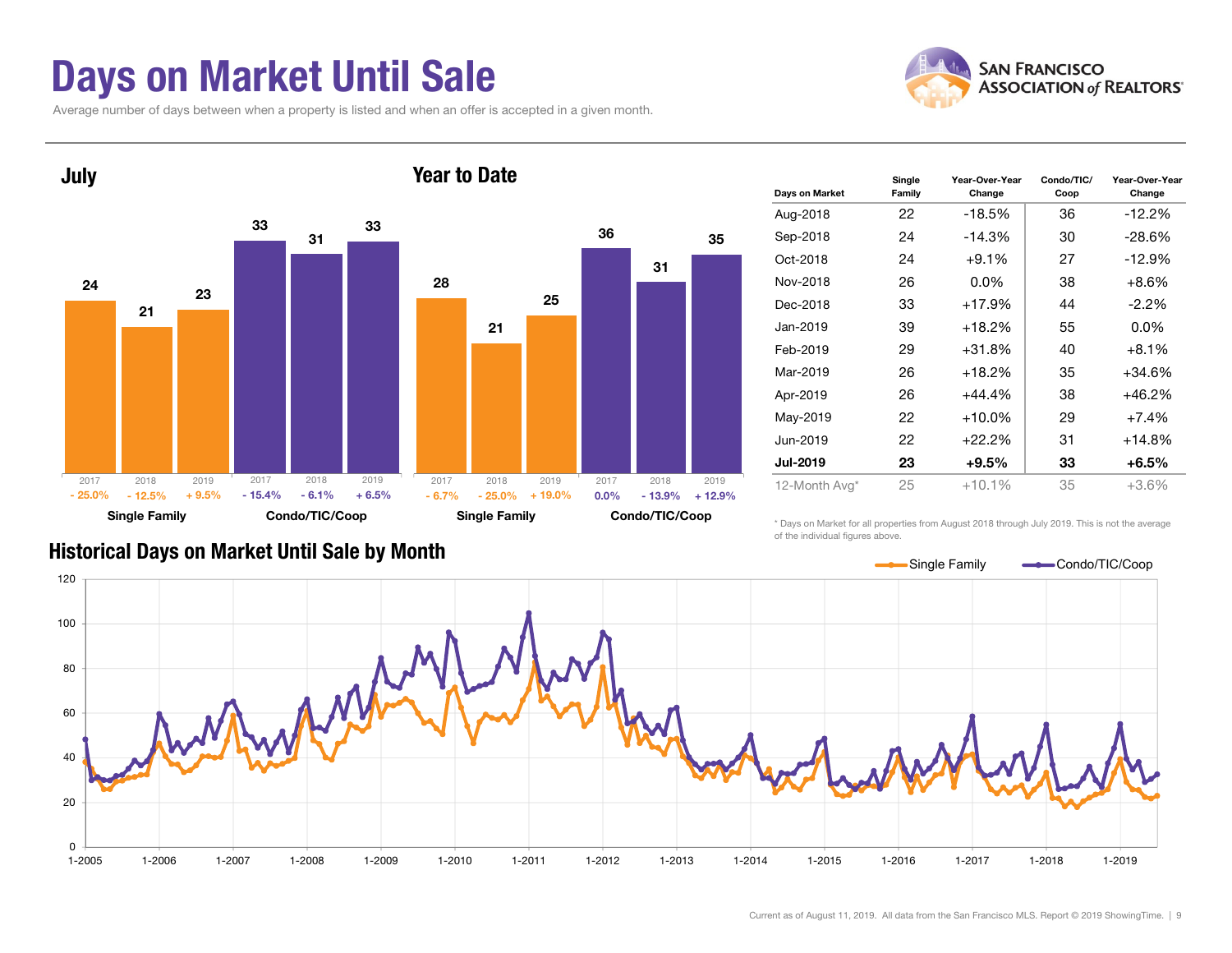### Inventory of Active Listings

The number of properties available for sale in active status at the end of a given month.





| <b>Historical Inventory of Active Listings by Month</b> |  |  |
|---------------------------------------------------------|--|--|
|                                                         |  |  |

| <b>Active Listings</b> | Single<br>Family | Year-Over-Year<br>Change | Condo/TIC/<br>Coop | Year-Over-Year<br>Change |
|------------------------|------------------|--------------------------|--------------------|--------------------------|
| Aug-2018               | 489              | $+32.5%$                 | 669                | $+9.3%$                  |
| Sep-2018               | 590              | $+35.9%$                 | 847                | $+12.0%$                 |
| Oct-2018               | 539              | $+33.7%$                 | 832                | $+20.9%$                 |
| Nov-2018               | 460              | $+42.0%$                 | 711                | $+19.1%$                 |
| Dec-2018               | 325              | $+45.1%$                 | 504                | $+21.4%$                 |
| Jan-2019               | 441              | $+38.7%$                 | 677                | $+16.7%$                 |
| Feb-2019               | 450              | $+28.2%$                 | 702                | $+6.8%$                  |
| Mar-2019               | 451              | $+14.2%$                 | 689                | $+5.2%$                  |
| Apr-2019               | 455              | $+5.3%$                  | 695                | $-1.3%$                  |
| May-2019               | 428              | $+5.7%$                  | 662                | -8.6%                    |
| Jun-2019               | 405              | $-5.4%$                  | 608                | $-15.1%$                 |
| <b>Jul-2019</b>        | 325              | $-29.3%$                 | 521                | $-20.6\%$                |
| 12-Month Avg*          | 447              | $+17.9%$                 | 676                | $+4.6%$                  |
|                        |                  |                          |                    |                          |

\* Active Listings for all properties from August 2018 through July 2019. This is not the average of the individual figures above.

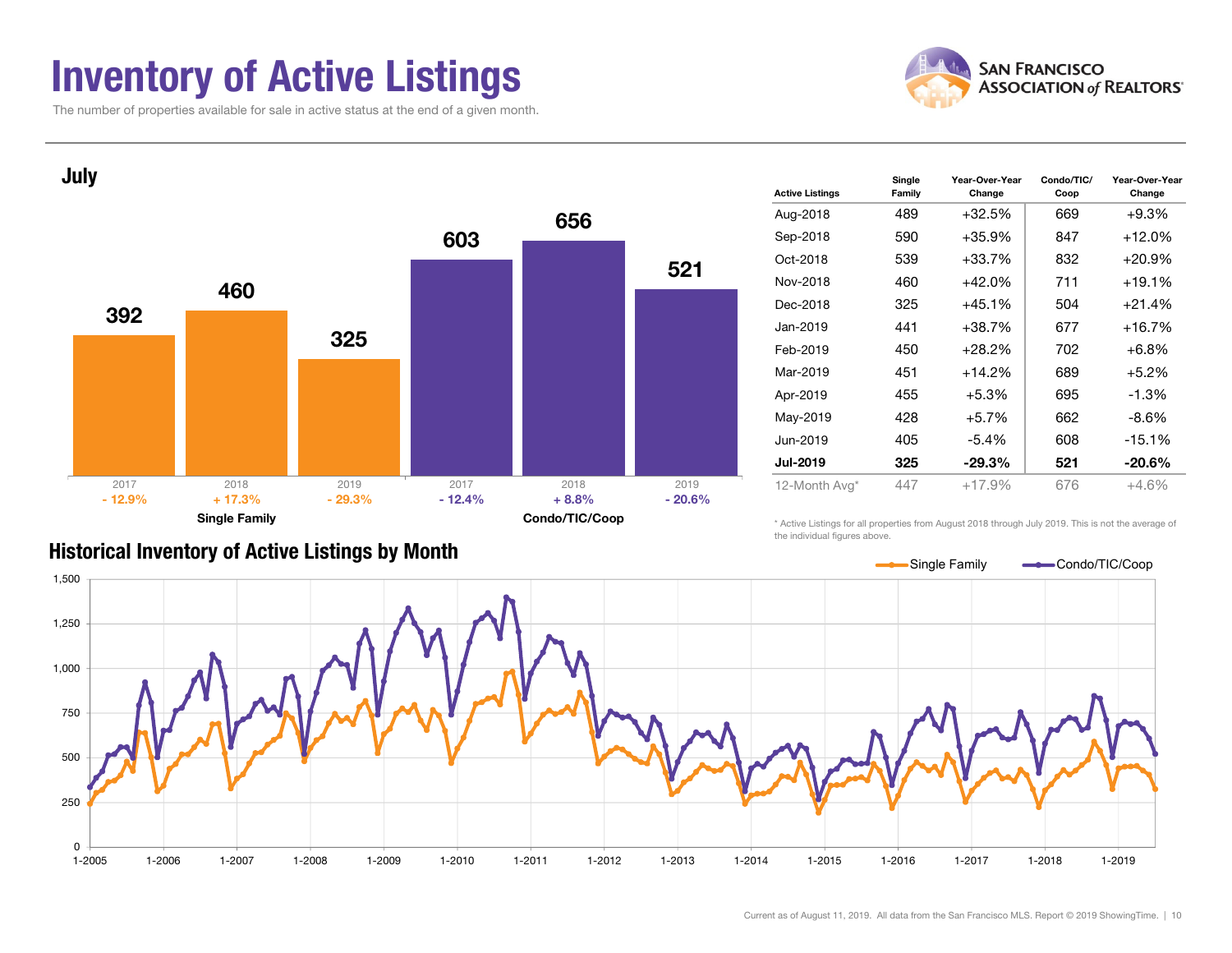### % of Properties Sold Over List Price

Percentage found when dividing the number of properties sold by properties sold over its original list price, not accounting for seller concessions.



| % of Properties<br>Sold Over List Price | Single<br>Family | Year-Over-Year<br>Change | Condo/TIC/<br>Coop | Year-Over-Year<br>Change |
|-----------------------------------------|------------------|--------------------------|--------------------|--------------------------|
| Aug-2018                                | 80.6%            | +2.8%                    | 57.7%              | $-4.9%$                  |
| Sep-2018                                | 81.0%            | $-5.7%$                  | 63.4%              | $+19.4%$                 |
| Oct-2018                                | 82.7%            | -1.3%                    | 68.3%              | $+2.6%$                  |
| Nov-2018                                | 73.6%            | $-8.9\%$                 | 54.5%              | $-6.5\%$                 |
| Dec-2018                                | 68.1%            | $-7.0\%$                 | 45.9%              | $-15.6%$                 |
| Jan-2019                                | 60.0%            | $-14.9%$                 | 41.2%              | $+22.6%$                 |
| Feb-2019                                | 77.9%            | $-3.1\%$                 | 53.0%              | $-10.0\%$                |
| Mar-2019                                | 73.3%            | -4.8%                    | 56.1%              | $-5.2\%$                 |
| Apr-2019                                | 73.9%            | $-5.1%$                  | 55.2%              | $-17.1%$                 |
| May-2019                                | 79.8%            | $-5.8\%$                 | 65.0%              | -3.8%                    |
| Jun-2019                                | 81.0%            | -8.3%                    | 64.6%              | $-5.4\%$                 |
| <b>Jul-2019</b>                         | 82.8%            | $-3.0\%$                 | 70.9%              | $+11.8%$                 |
| 12-Month Avg                            | 77.1%            | -5.2%                    | 59.3%              | $-2.6\%$                 |

#### Historical % of Properties Sold Over List Price by Month

\* % of Properties Sold Over List Price for all properties from August 2018 through July 2019. This is not the average of the individual figures above.



**SAN FRANCISCO ASSOCIATION of REALTORS'**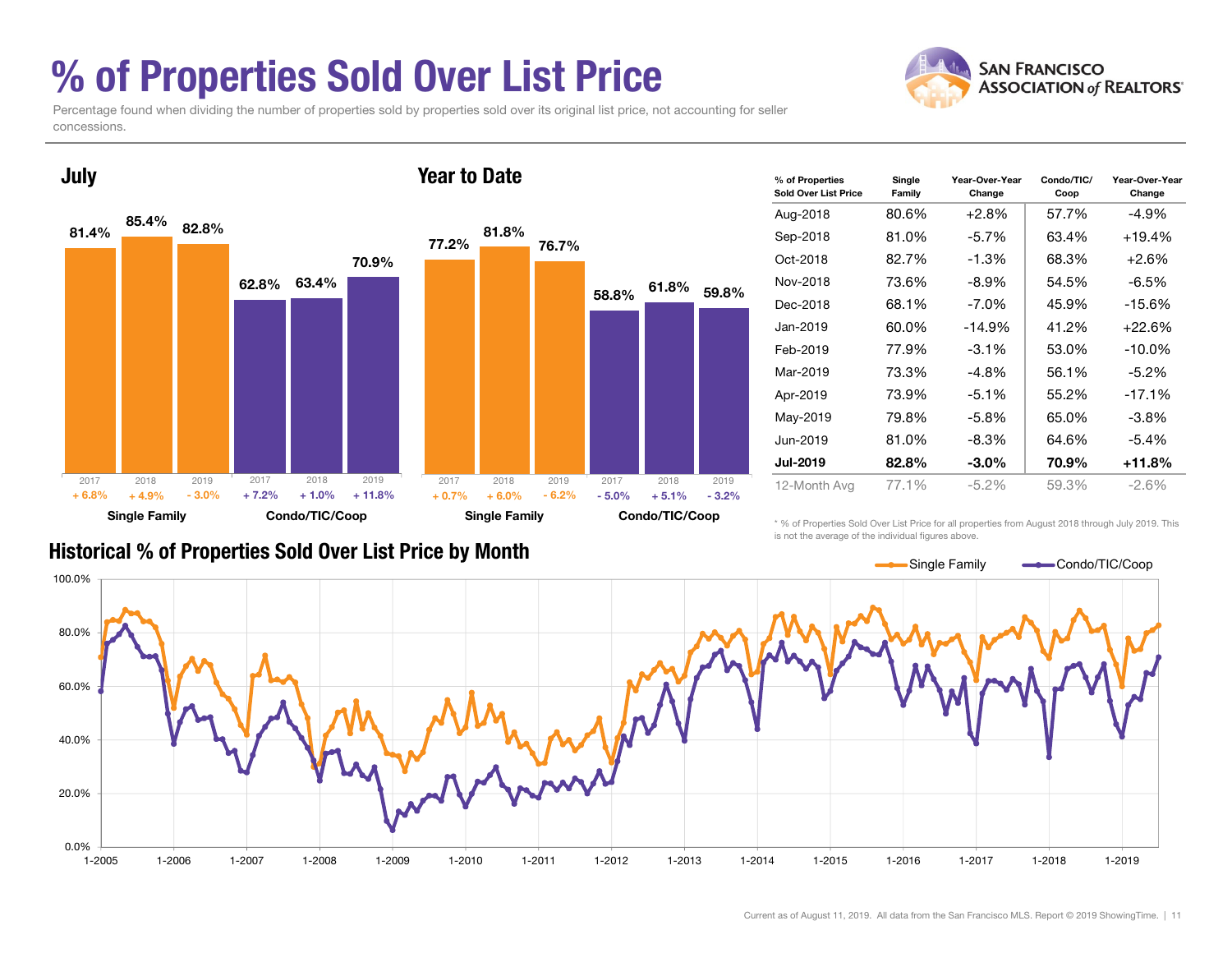### % of List Price Received



Percentage found when dividing a property's sales price by its most recent list price, then taking the average for all properties sold in a given month, not accounting for seller concessions.



| % of List Price<br>Received | Single<br>Family | Year-Over-Year<br>Change | Condo/TIC/<br>Coop | Year-Over-Year<br>Change |
|-----------------------------|------------------|--------------------------|--------------------|--------------------------|
| Aug-2018                    | 114.8%           | $-0.5%$                  | 105.6%             | $-0.1%$                  |
| Sep-2018                    | 115.3%           | $-0.9\%$                 | 106.5%             | +1.6%                    |
| Oct-2018                    | 114.0%           | $-1.4%$                  | 107.7%             | $+1.0%$                  |
| Nov-2018                    | 111.2%           | $-3.7%$                  | 104.1%             | $-0.4\%$                 |
| Dec-2018                    | 110.5%           | $-3.3\%$                 | 102.1%             | $-1.6%$                  |
| Jan-2019                    | 106.0%           | $-5.6%$                  | 101.0%             | $-0.7%$                  |
| Feb-2019                    | 112.6%           | $-2.8%$                  | 104.2%             | $-0.9\%$                 |
| Mar-2019                    | 110.5%           | $-6.0\%$                 | 104.7%             | $-2.2\%$                 |
| Apr-2019                    | 112.4%           | $-5.8\%$                 | 104.9%             | $-3.7\%$                 |
| May-2019                    | 113.3%           | $-5.2\%$                 | 107.4%             | $-0.9\%$                 |
| Jun-2019                    | 115.2%           | $-4.1%$                  | 107.3%             | $0.0\%$                  |
| <b>Jul-2019</b>             | 115.4%           | $-1.5\%$                 | 107.7%             | $+0.6\%$                 |
| 12-Month Avg*               | 112.9%           | $-3.4\%$                 | 105.6%             | $-0.6%$                  |

\* % of List Price Received for all properties from August 2018 through July 2019. This is not the average of the individual figures above.



#### Historical % of List Price Received by Month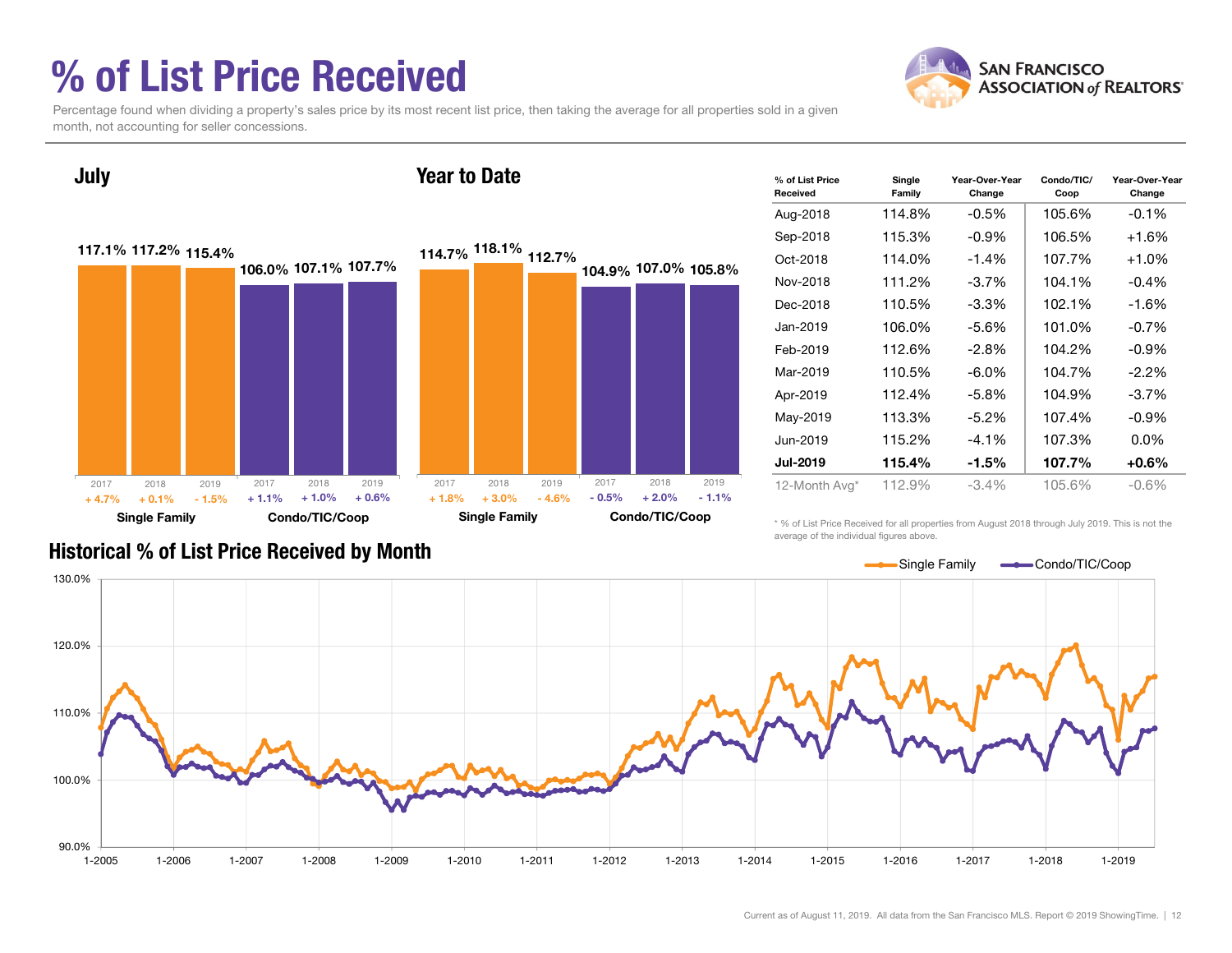## Housing Affordability Ratio

This index measures housing affordability for the region. For example, an index of 120 means the median household income is 120% of what is necessary to qualify for the median-priced home under prevailing interest rates. A higher number means greater affordability.

Year to Date



July

#### 375330473249Single Family Condo/TIC/Coop 2017 2018 2019 - 18.9% - 7.0% $+ 6.7\%$  - 7.0% - 11.3% + 4.3% 2017 2018 2019- 7.5%

| <b>Affordability Ratio</b> | Single<br>Family | Year-Over-Year<br>Change | Condo/TIC/<br>Coop | Year-Over-Year<br>Change |
|----------------------------|------------------|--------------------------|--------------------|--------------------------|
| Aug-2018                   | 31               | $-18.4%$                 | 45                 | $-13.5%$                 |
| Sep-2018                   | 31               | $-20.5%$                 | 47                 | $-14.5%$                 |
| Oct-2018                   | 28               | $-12.5%$                 | 41                 | $-21.2%$                 |
| Nov-2018                   | 32               | $-8.6\%$                 | 43                 | $-12.2%$                 |
| Dec-2018                   | 33               | $-5.7\%$                 | 48                 | $-9.4%$                  |
| Jan-2019                   | 35               | $-5.4%$                  | 54                 | $+3.8%$                  |
| Feb-2019                   | 33               | $+13.8\%$                | 51                 | $-3.8\%$                 |
| Mar-2019                   | 30               | $+3.4%$                  | 46                 | $0.0\%$                  |
| Apr-2019                   | 31               | +6.9%                    | 48                 | $+6.7%$                  |
| May-2019                   | 30               | $0.0\%$                  | 47                 | $+6.8%$                  |
| Jun-2019                   | 29               | $-3.3%$                  | 45                 | $-6.3%$                  |
| <b>Jul-2019</b>            | 32               | +6.7%                    | 49                 | $0.0\%$                  |
| 12-Month Avg*              | 31               | $-2.6\%$                 | 33                 | $-1.6%$                  |

Historical Housing Affordability Ratio by Month

\* Affordability Ratio for all properties from August 2018 through July 2019. This is not the average of the individual figures above.



**SAN FRANCISCO ASSOCIATION of REALTORS'**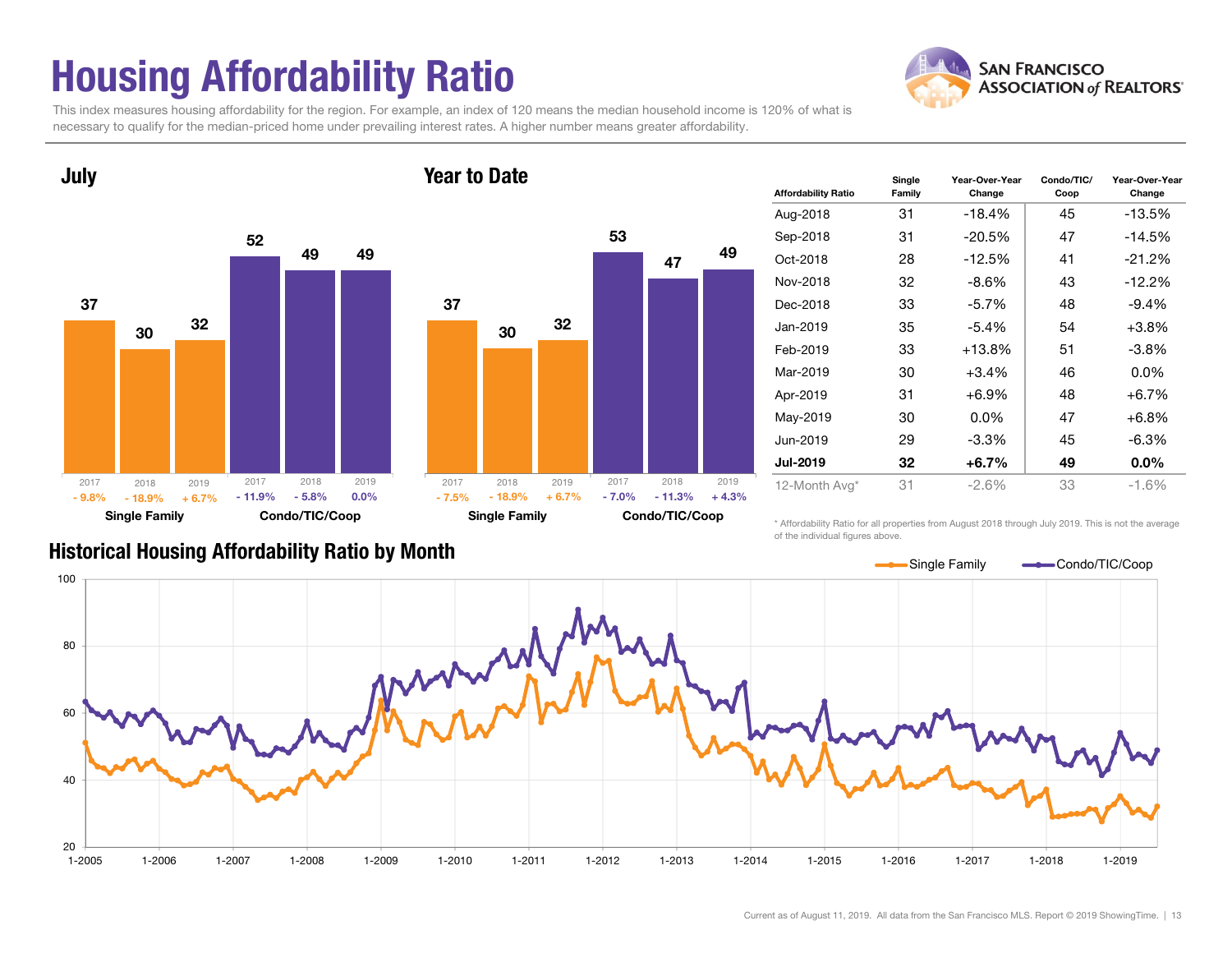### Months Supply of Inventory



The inventory of homes for sale at the end of a given month, divided by the average monthly pending sales from the last 12 months.



#### Historical Months Supply of Inventory by Month

\* Months Supply for all properties from August 2018 through July 2019. This is not the average of the individual figures above.

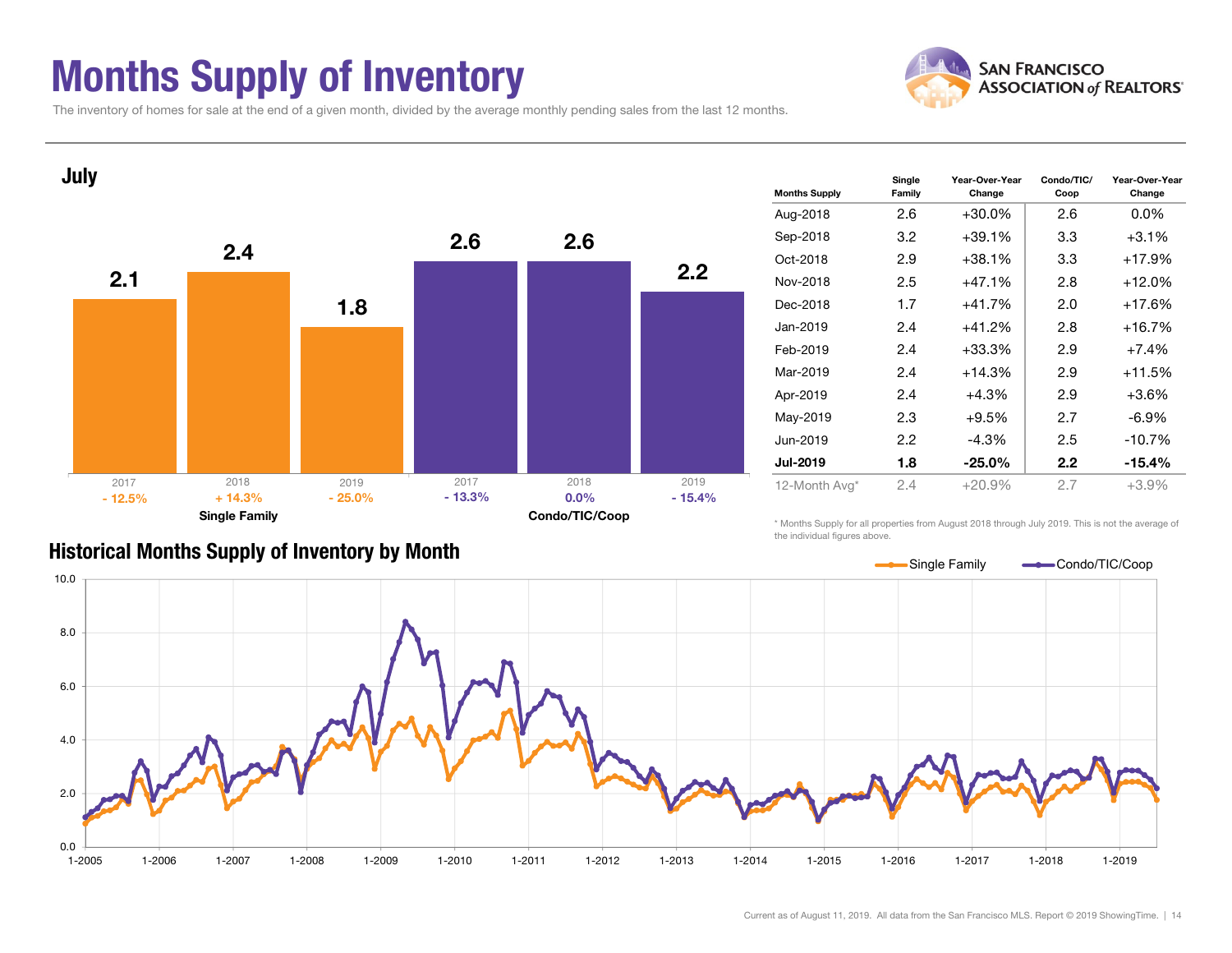### All Properties Activity Overview

Key metrics by report month and for year-to-date (YTD) starting from the first of the year.